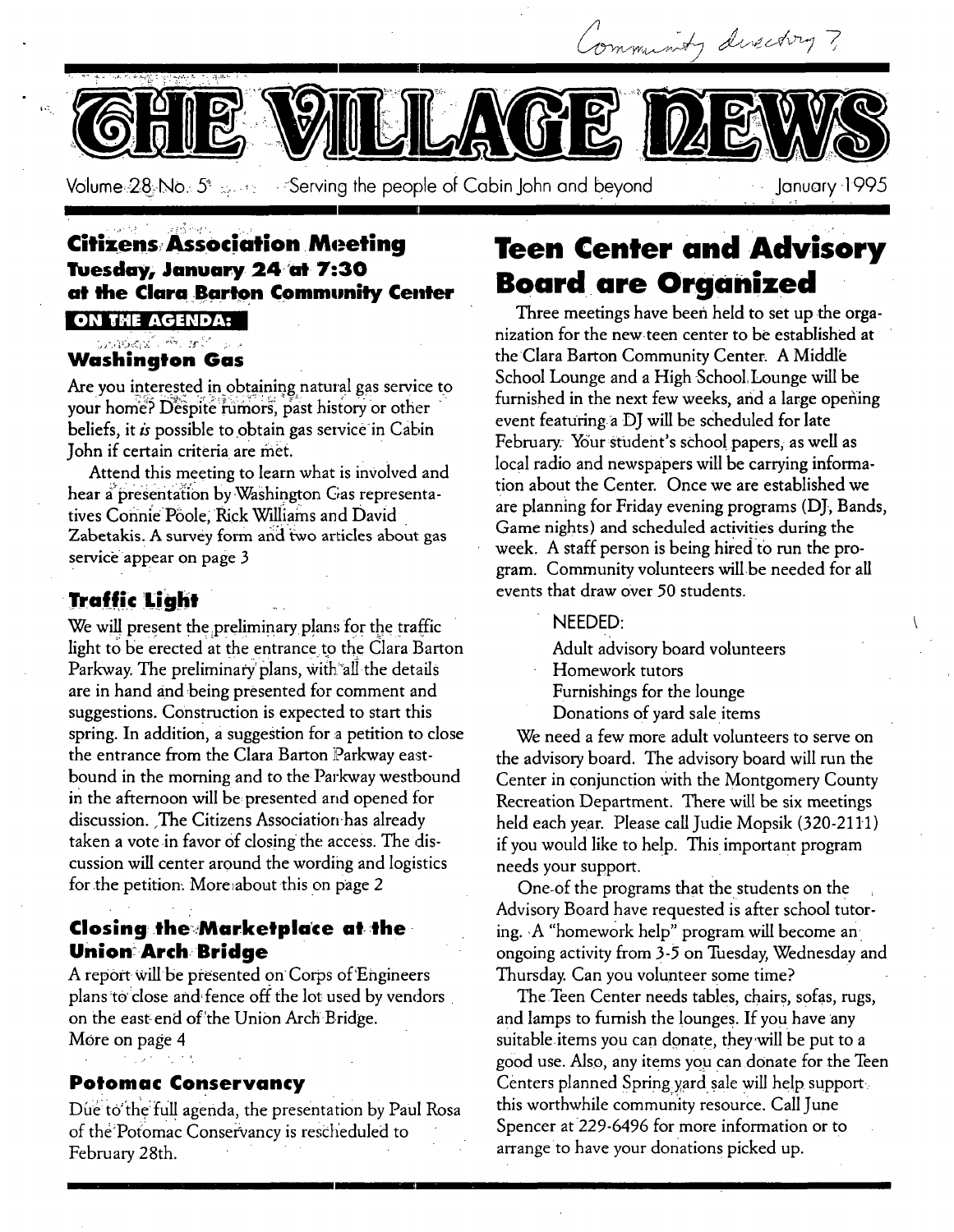# **Comment No to Traffic Lights**

The complex of traffic lights to be installed on MacArthur Blvd at the 75th St. entrance to the Clara Barton is going to make our little neighborhood less liveable, and for no good reason. It's a silly idea that people reading this should **oppose.** 

In rush hour (what the installation is supposed to improve) the lights would allow 2-3 cars from Cabin John Gardens access to MacArthur Blyd each light cycle. That is about as many as, and may even be fewer than, the number now entering by butting into the traffic stream. Little or no gain here. And the . lights would certainly make access to MacArthur for people (like me) living on 75th St., 75th Place, etc., much harder. No gain here, either.

And for the 65% of the day when there is no rush hour, the lights would (in combination with the lights already at the one-lane bridge) create a monumental and wholely unneccessary bottleneck. The project is a nonremedy for a problem that is getting better (rush hour is easier this year) and will be substantially eased once the Clara Barton repairs are finished.

Proponents say the lights will be timed with those at the bridge. Folks, all lights are timed. They still obstruct traffic. That's what they're designed to do.

The real purpose of many of those lobbying for the lights is to create so many obstacles that driving in our neighbohood will become impossible. An • antiauto political agenda that makes everyone suffer. Remember, once those lights are installed, we will never get rid of them.

At a Citizens's association meeting recently, I was told the traffic lights were a "done deal" and it would be futile speaking against them (I was told the same thing last year when I wrote the county Department of Transportation).

Well, I urge anyone reading this to write immediately to our County Executive (Doug Duncan, County Executive, 1012 Monroe St., Rockville, MD 20850) and send a copy to Mr Scott Wainwright, Chief of the County Division of Traffic Engineering (same addrress, 1 lth Floor) with a different message: no to traffic lights that make life worse for all, in order to fullfiU the political agenda of a few. Jack Smith 75th Place

# **Neiqhborhoo8 Events**

At The Clara Barton Center

### **Country Western Dancing for Beginners**

Monday nights starting Jan 23, 7-8:30

7 week course, \$58.75 per couple. Some line dancing included. Join your neighbors for good fun. A County Recreation activity. Call Barbara Martin 229-3482

## **Other classes at Clara Barton:**

In-line skating, Akido Dog Obedience, Night Club & Latin Dance, Karate, Dance Fitness, Nature Explorers

At Glen Echo Park

### **Hall of Mirrors Performance Series**

February 4 and 5 Hanulsori, drums and dances of Korea March 25 & 26 Sally Nash & Last Minute Wood Co., Modern dance Saturday performances at 8 pm, Sundays at 4 pm. For information and reservations call 229 6022

To announce an evenl in The Village News send a written notice **to:** Editor, PO Box 164, Cabin John Md 20818. The next deadline and mailing date is published on the inside back page.

# **Proposal Would Limit Traffic During Rush Hours**

The Citizens Association will consider a proposal to circulate a petition to close access to MacArthur from the eastbound Parkway for two hours in the morning and access to the westbound Parkway from MacArthur for two hours in the evening. Traffic between the Union Arch Bridge and the Parkway would be reduced by more than half, according to the data collected in the May 1993 traffic survey.

The Citizens Association has been cooperating with County engineers in their plan for traffic lights, but has never formally endorsed the plan. A motion in favor of limiting Parkway access has been approved by the Association, but a petition would reinforce the message and require a response from the County. The proposal has strong support since it would solve the immediate traffic problems with a minimum of inconvenience, but there is debate over it's political feasibility, since the action could only be taken by the Park Service,

A strong community consensus is needed on this issue so plan to attend the meeting and make your opinion count.

 $\mathfrak{p}$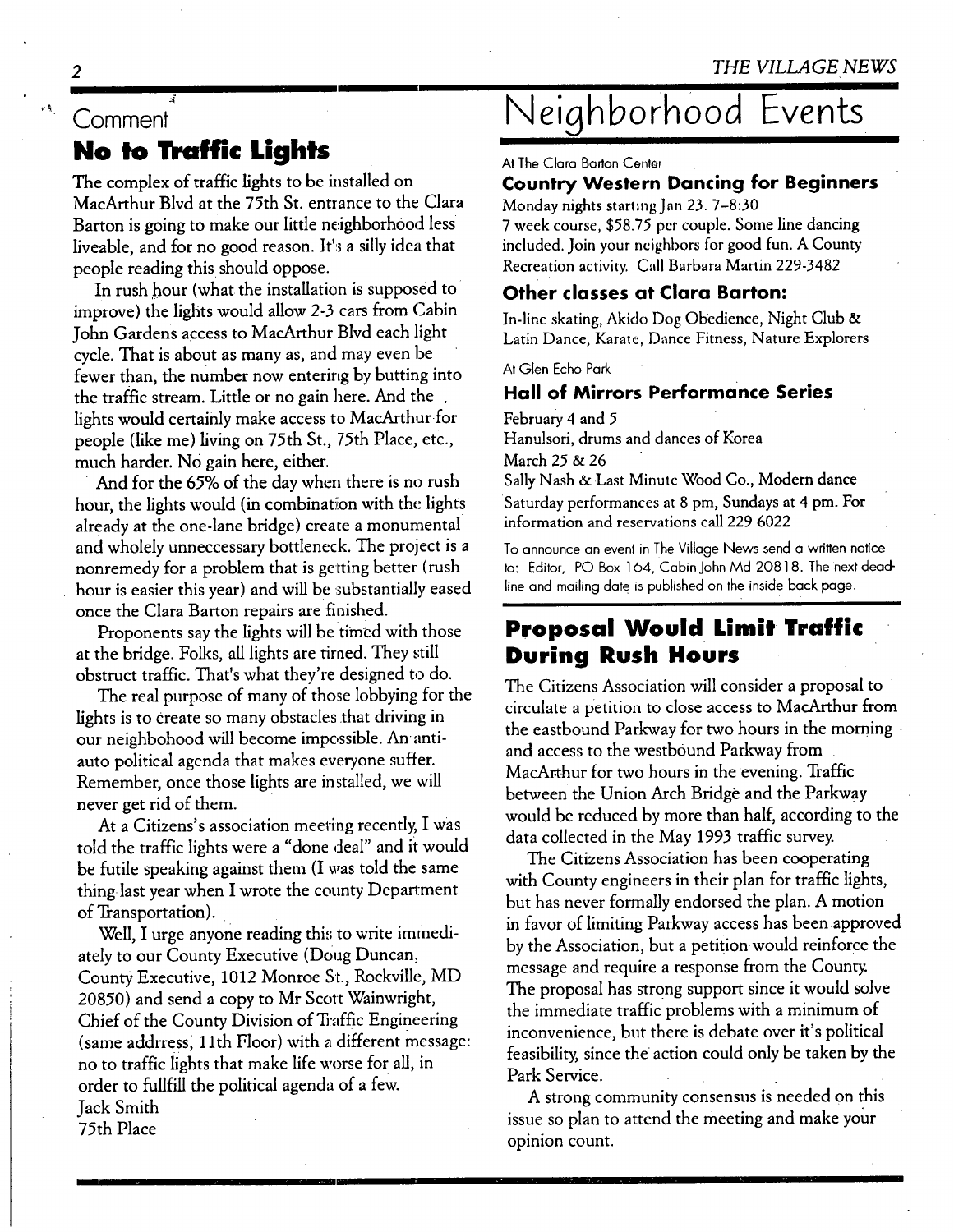# **Natural Gas Service May Come to Cabin John**

During the fall, Richard Sablowsky contacted Washington Gas about adding service to his home located on 79th street below MacArthur. Through his persistence, he discovered that the reasons given in the past for the lack of gas service here are mostly folklore, and that four homes located below MacArthur are already connected.

At the November Citizens Association meeting a resolution was approved to ask representatives from Washington Gas to make a presentation and to conduct a survey to determine who would be interested in receiving gas service. Contacted by Fred Mopsik. Washington Gas agreed to make a presentation at the January 24th meeting. They also suggested the survey that appears below. Your response to the survey will be used to evaluate the demand for service installation. Depending on the response, gas lines can be installed at no cost to homeowners other than the cost of conversion inside the home.  $\sim$  42. ではば

### **GAS INTEREST SURVEY**

Please answer the following questions and bring the completed questionnaire to the January 24 meeting, or mail it to the Citizens Association, PO Box 31, Cabin John. MD 20818 in time for the January 24th meeting.

Name **Address** Telephone

Best time to call

1. The am interested in converting to Gas immediately

1a. I am interested in gas:  $\Box$  Heat  $\Box$  Water heater  $\Box$  Dryer  $\Box$  Cooking  $\Box$  Other

2.  $\Box$  I am interested in converting to Gas within the next  $\Box$  yrs.

 $3. \Box$  I am not interested in converting to Gas

Other comments:

#### **Who Pays to Install Gas Lines?** 经付出法的 法国

Flaine Tama

Before Washington Gas will install pipelines, a "revenue test" is performed, which weighs the pipeline installation cost against the projected revenues. according to Lynn V. Scruggs, Washington Gas spokeswoman:

Under the "General Service Provisions" promulgated by the Maryland Public Service Commission. the installation cost must be financed by two years' estimated revenues from on-line customers. If enough customers do not commit to gas service to cover this cost, the difference between the installation cost and projected revenues must be deposited with the Gas Company by the customers who have contracted for service. The deposits, which are placed in a non-interest-bearing escrow account for five years, will be returned in increments as additional customers acquire service, until all of the deposits are refunded. If, however, the number of new customers does not meet the quota necessary to cover the installation cost, the remaining deposit funds will be forfeited to Washington Gas.

For example, if a pipeline cost \$10,000, and three customers contracted for service, generating estimated revenue of \$6,000 for two years, those three customers would have to deposit a total of \$4,000.

Usually Washington Gas uses underground boring machines to install lines from mains to homes; however, in some areas, geological characteristics mandate using trenching equipment. Gas mains are installed at least three feet below the surface, and gas lines (from the main to the house) are at least two feet below the surface.

Washington Gas is currently offering special financing if both heating and hot water equipment are purchased.

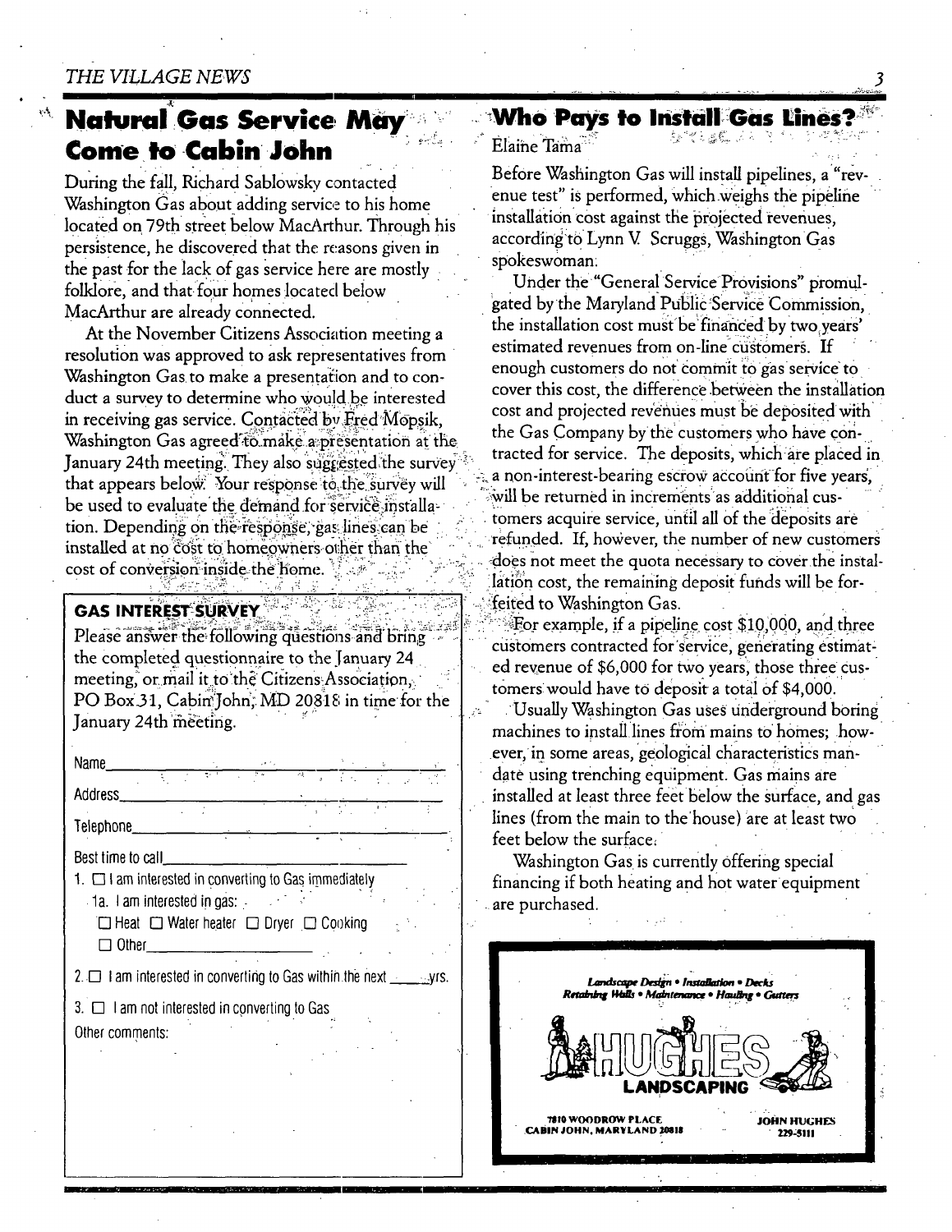# **POSTPONES CLOSING MARKET**

m

On January 11, the Army Corps of Engineers and the County held a meeting at the Clara Barton Community Center to discuss the proposed dosing of the open air market. There were 35 people in attendance, including representatives of three Citizens Associations (Cabin John, Glen Echo and Bannockburn), the Potomac Conservancy and Tony, the produce man (and his family). After the Corps stated its reasons for wanting to close the market (it was in violation of county codes), the meeting was opened for community comments.

Everyone in attendance spoke in favor of leaving the market "as is". The only complaint that was raised concerned trash that is left in the woods behind the market parking lot. As a result of this meeting, the Corps has postponed the closing until March 1, 1995. In the meantime, they will look into what can be done to keep the market permanently open and in compliance with County codes. They will hold another meeting of the communities in late February.

Many thanks to Barbara Martin for being our representative to the meeting. We will take a formal position on the closing at the January 24th meeting.



10% off any purchase

**WILD BIRD CENTER** *More than a store,*  $a$  community resource. Open 10-6 Daily 229-3141 7687 MacArthur Blvd. Cabin John

n, mm m imn m inu m m mu sun mu m m k

### **CORPS OF~ENGINEERS New Business** Wants To **Be a Good Neighbor**

The newest business in the shopping center, Hannibals Coffee Company, supports several community-based programs including Adopt-A-Road, and MADD, and will will exhibit the work of local artists. In addition to local causes, each store in the chain contributes to the protection of an endangered creature. How's the coffee? *The • Village News* restaurant critic has not yet fully evaluated Hannibals, but the initial impression is favorable. A series on the restaurants of Cabin John starts in *The Village News* next month



W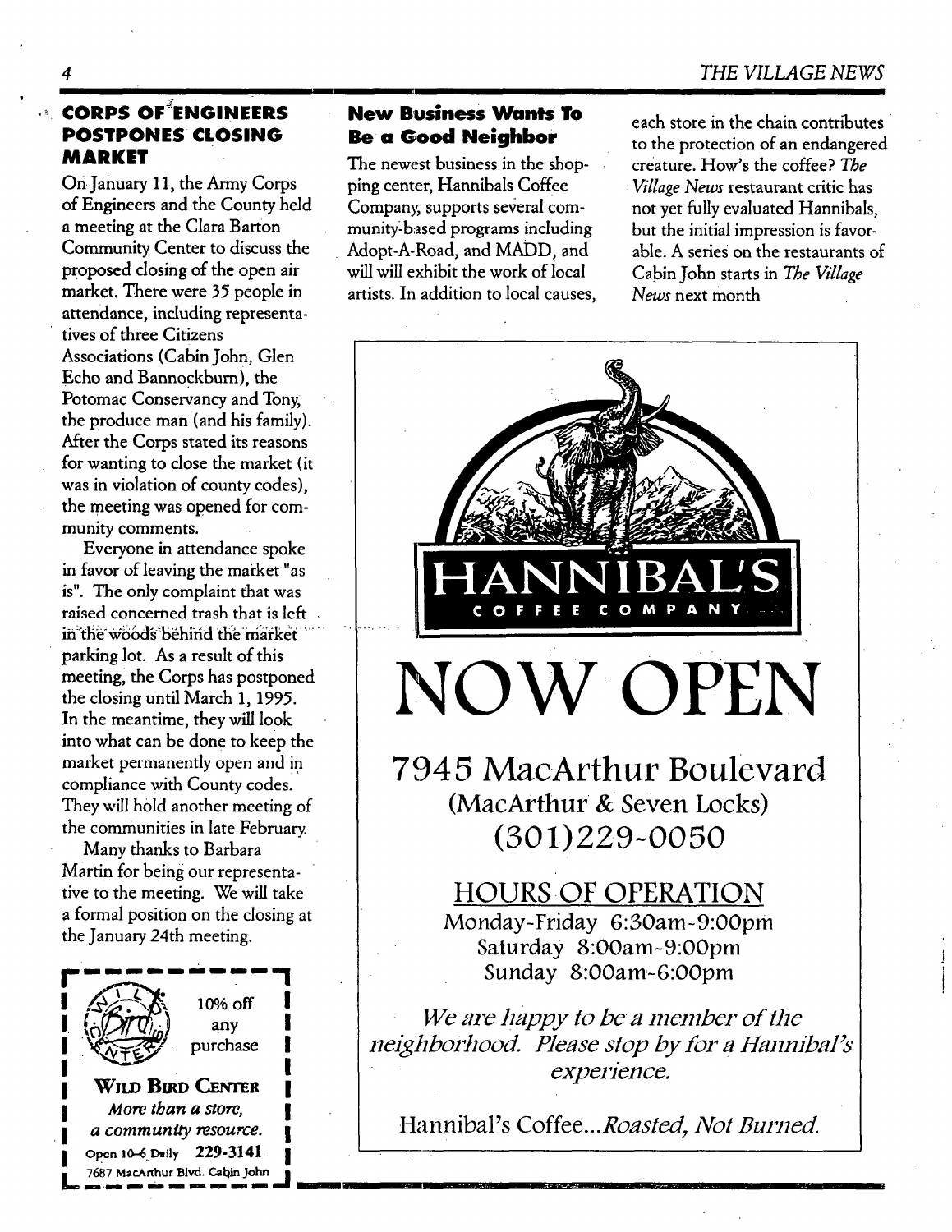t

# **LaVeta Fyock:**  Giving Her All To Life By Barbara Martin

LaVeta Mitchell Fyock grew up in Dallas City, Illinois, a farming community with a population of 1,000. Across the Mississippi River was Iowa. "On Satmday night all the farm families came into town. My father was a barber; like all the stores and business places, his shop was on Main Street. Main Street started just outside of town and went right on through and down to the River. Lots of times strangers or town boys who got a little wild wouldn't slow down and would end up being fished out of the River."

Her father picked her name. Her mother had named the first child and told her husband to name the second. She has never met another LaVeta.

She is a born hard-worker. While still in elementary school, she was helping with household chores, baby-sitting, and doing women's hair. "Finger waves were the big fashion."

One of LaVeta's grandmothers lived a mile outside town, and LaVeta often walked to visit her. Her other grandmother had a home in town. "Her backyard was the grandmomer had a home in town. The Backyard was the posed date, one David Fyock, protested, complaining that Mississippi River. When it rose, her cellar would flood." So his last blind date had been "the giggliest thing I that her grand mother wouldn't-be alone, LaVeta and her and iter grammonics woman reperators, La vera and net ... .... met." Finally the young Forest Service ranger was talked sister took turns staying nights.

She was a good student. "Our high school had small classes and fine teachers. We couldn't have a football team because in the fall all the boys had to spend afternoons and Saturdays helping in the fields. But we had a great basketball team."

LaVeta took a commercial course--shorthand, typing, and bookkeeping. "The typing teacher, Miss Hulse, was very strict; if you fooled around she wouldn't bother with you a bit, but if you tried hard, there was nothing she wouldn't do for you. She was a real inspiration to me."

Although she was studying business, LaVeta early recognized her true vocation: beautician. She worked after school and on Saturdays in a local beauty shop. When she graduated, she went to beautician's school in Kirksville, Missouri. Because she got credit for the 2 years she had apprenticed in the Dallas City beauty shop, she was able to finish her beautician's course in half the time. "And for half the money---that was important."

A friend from home shared a room wkile they were studying in Kirksville; they paid \$10 a month rent. "We would put dried beans on the radiator to slow cook. We left them there overnight and when we got home at the end of the day, they would be ready. We'd invite other girls from the school for dinner; everybody would bring something and we had a feast right there in our little room."

Back in Dallas City, LaVera opened a beauty shop in

 $\epsilon \ll \epsilon_{\rm gas}$ 

I

her home. .... ~:::

"We had a room with a separate door: that was converted into a shop and I was in business. By this time, I was doing a lot of marcel waves and pin curls." The woman in whose shop LaVeta had apprenticed was married to an undertaker. One day LaVeta got a call from him. His wife had died and he wanted LaVeta to do her hair. His wife had always arranged the hair on bodies he prepared, and now he needed someone to do herhair, "I said yes but I was feeling very nervous. I didn't want to touch her skin. He stayed with me but then he had to answer the door. I got nervous and fumbled and bumped into the body. And it was okay; I decided that phobia was silly and went ahead and did my work."(Many years later; LaVeta was called upon to do the same service for a Cabin John woman, Dytha Wilde, who lived with Mrs..Bissett at Persimmon and Caraway.)

For 5 years, LaVeta ran the shop in her home. Then she took a fateful vacation; three former neighbors and friends who, like thousands of other young women recruited from small towns during World War"II, were working for the government in Washington and persuaded LaVeta to come for a visit. The friends gave a party, and the boyfriend of one girl was asked to bring a date for LaVeta. The prointo it, on the assurance that LaVeta was not a giggler. And the rest is history.

: LaVeta went back to Illinois after just a week, but David visited her in September and again at Thanksgiving. He wanted to marry her but she was hesitant, concemed about leaving her mother alone. Her high-school typing teacher was a customer, and when she next came to get her hair done, LaVeta confided her situation. Miss Hulse spoke up strongly. "Listen to me my girl. If you want to help your mother, get a iob in Washington and send money. But don't you pass up this nice young man who wants to marry you. I made that mistake-sacrificing marriage for my family--and I've always been sorry. You don't want to be a sour old maid like me." LaVeta and David were married in Washington in February.

David had come with his family to Washington as a boy, at the suggestion of his uncle, David Lewis, a Congressman from Pennsylvania. Mr. Lewis was the primary backer of the legislation that created Social Security. As a young man, David Fyock drove his uncle to meetings and became acquainted with Franklin Roosevelt.

When they married, the young couple lived with his family in Chevy Chase; there Jacquelyn and David Jr. were. born. Then the whole crew moved to Cabin John, to 76th Street. David left the Forest Service and worked for the Post Office, then for Army Map Service. During the war, his job took him all over the United Sates, so when their

5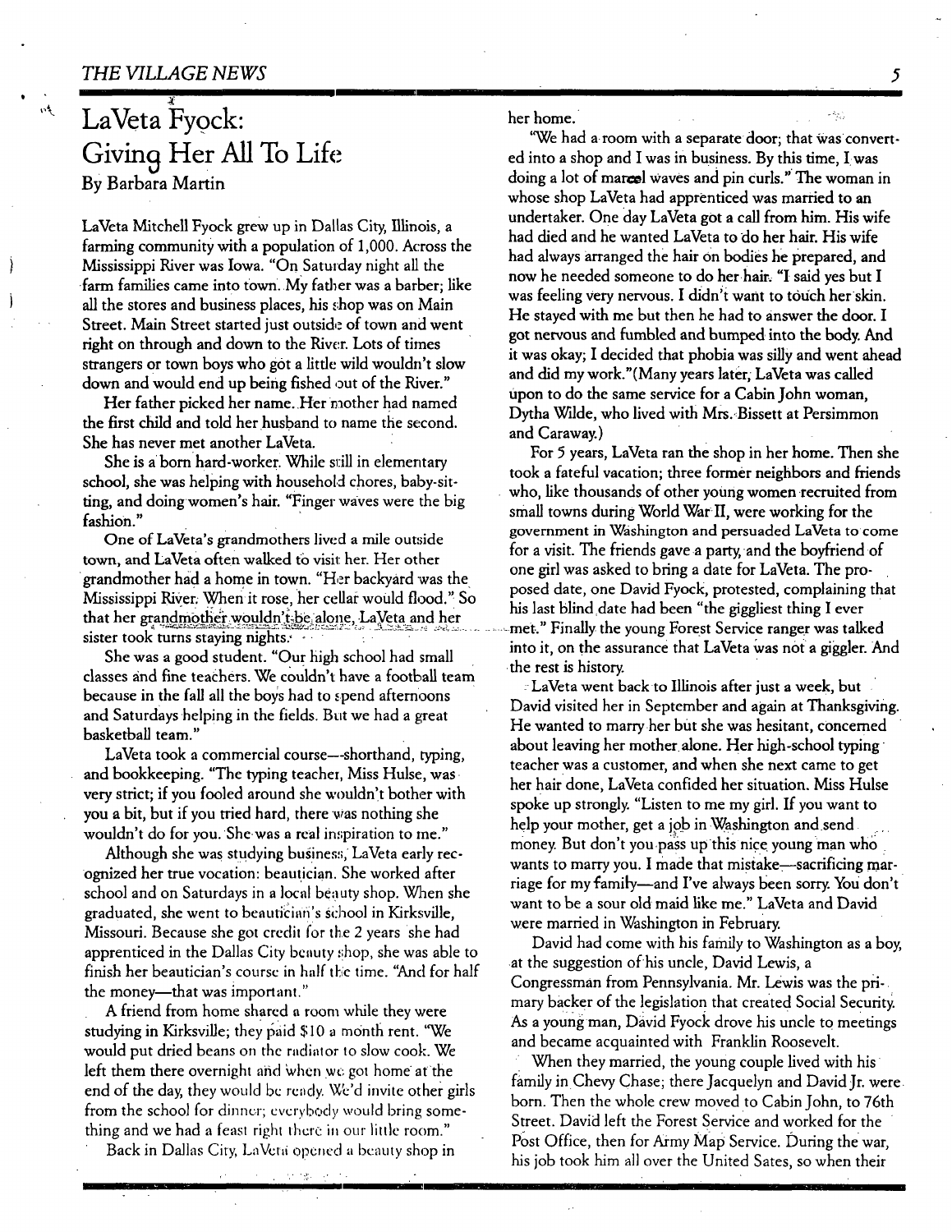third child was on the way, LaVeta went back to Illinois where Marilyn was born. Myrta, the fourth child, was born after they had moved back with his parents on 76th Street.

When Myrta was in high school, LaVeta took up her profession again, working with Dorothy Helen Nelson, first in the building that is now the Wdd Bird Center, then in "the apartments" (as they were known until their conversion to condos). She.worked with Dorothy Helen for 18 years.

Her husband became ill, first with stomach ulcers that required extensive surgery, then with lung cancer. They had been in their house on McKay Circle just 2 years when he died in 1969:

"I had never learned to drive, but there, was a car sitting out front, so at age 52 I became a new driver. And after Dorothy Helen moved to Florida, I started taking customers in my home or going to theirs."

"Eyery year I visited my sister in Arizona. One year" when I came back, my daughters met me at the bus station and told me they had a surprise for me. My family had built a shop onto the front of my house and furnished it with all the equipment I needed. I'm a very fortunate woman to be able to work at my own home, at my own pace, doing what I enjoy."

LaVeta has been a strong force in the Cabin John Methodist Church for more than 40 years. When the children.were small,.they, attended Sunday School in the base: ment of what is now the frame building, officially called • the Paul Connolly Hall. Through the years, LaVeta has worked in every rummage.sale, dinner, and.fund raiser the church has held.

She is grandmother to 13, great-grandmother to.seven. Her son; David, lives in the Gardens as she does, and is a

carpenter. Daughter Myrta Peyton lives on Brickyard Road, Jacque Shenk is in Silver Spring , and Marilyn Dempsey is in Gettysburg. The 13 grandchildren are mostly still in the area and two have married other Cabin - Johners. She gets frequent calls from grandchildren who want her encouragement and sensible advice.

LaVeta has always liked living in Cabin John. "When I first knew Cabin John, it was like my little hometown in Illinois. Where the Captain's Market is now, was Dickerson's grocery, with one gas pump. Where the vet is, there was another grocery store and a soda fountain, later a laundromat."

LaVeta is a steady bus rider, when her car needed major repairs, she decided to give up driving and use the Ride-On. "I can take the last bus in the morning into Bethesda, do some shopping, have lunch, and take the first bus back. I like the trip.'

Besides her sister in Arizona, she has a long-time friend in Baltimore, and knows half the population of Cabin John, especially the families who have been here several decades.

A few years ago, she had a wood stove put in and she splits wood for it ("just the kindling"). "I like a stove for heat. I was raised with a stove; my sister and I took care of loading it with coal." A small woman, LaVeta gives a definite impression of strength and good health. "I love to get outdoors and walk, and I like to mow the lawn and rake leaves but my kids give me a bad time about that; anyway I still putter around in the vard."

Her latest project? "Well, we have a new minister at church, Reverend Ang, and he's teaching us Chinese. It's a little hard but I'm learning." Doesn't that sound like LaVeta Fyock?



# **The Glen Echo Baptist Church**

Vassar Circle, Glen Echo, MD

Jesus Christ is our Lord, Saviour and God.He still performs miracles at the Glen Echo Baptist Church. A born again Fellowship. 229-4430.

Sunday Morning: Prayer 8:00, Family Sunday School  $9:30$ , Worship and Praise, 11:00. All are invited!!

Sunday Evening: 6:00 Why we believe the Jewish Bible. 7:00 Priaise, Testimonies, Worship, Singing.

Wednesday Evening: 7:00 Prayer; Testimonies, Bible questions

Friday Morning: 10:00 Community prayer and Bible study

@ ......... ml

Collecting food and clothing for the homeless and needy.

**6**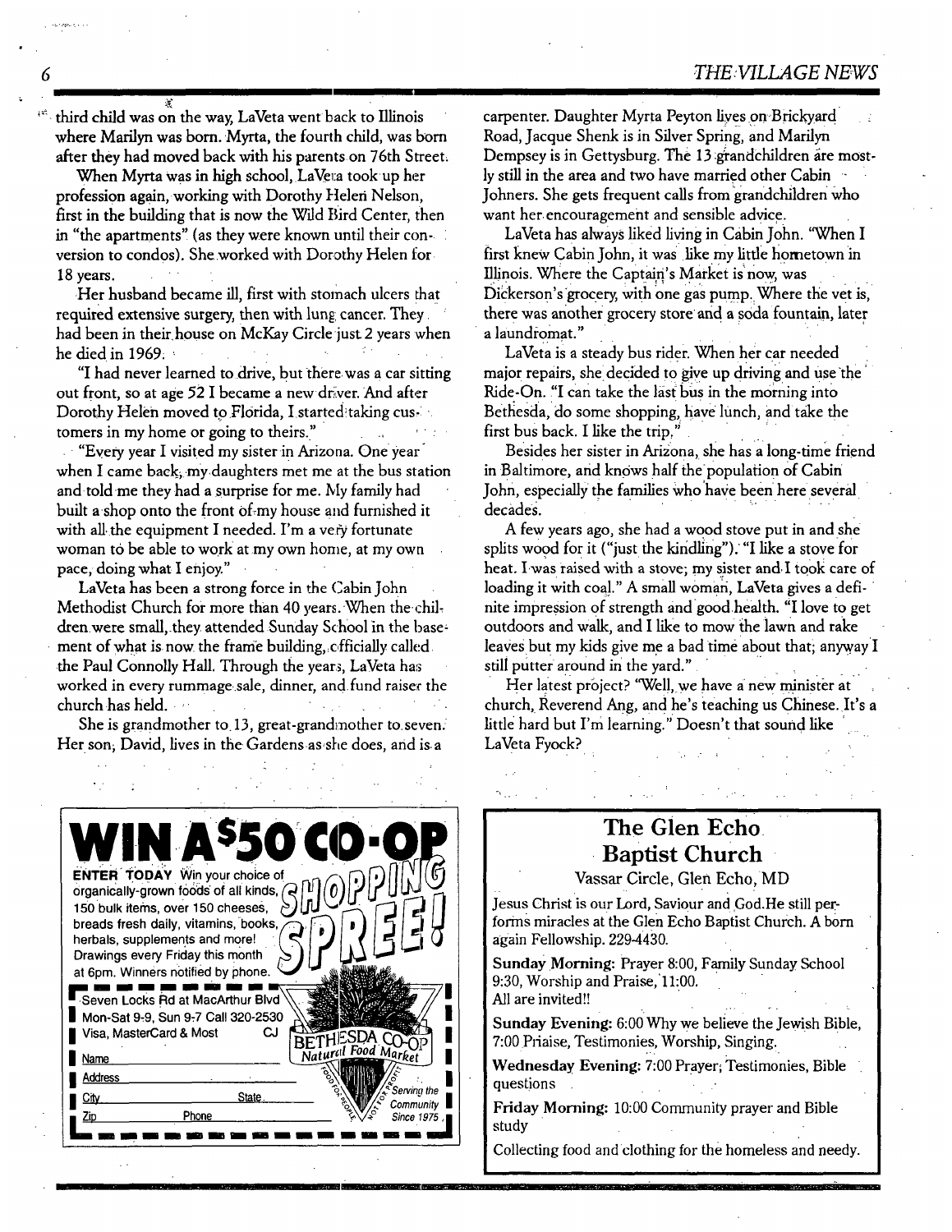**=n.AR. A.E,tUE.**  MCBR Multi-Millmn Dollar Licensed in DC + MD + VA.

**U'hy Me.** 

Because I'm experienced.

Because I'm local.

Because I'm active in the community and committed to its welfare.

 $\bar{\mathcal{L}}$ 

Because I can back up your sale with innovative, effective marketing.

Because I care!

### BARBARA ABEILLE

**(H) 301-320-5391 (O)** 202.362-5800

5028 Wisconsin Avenue, N.W., Washington. D.C. 20016 لويا المراجعة أناجع المحالي



• 22 . !.

**Cabin John is a** very special place to live... Make the most of it!  $\cdot$ 

*Suzanne Parmelee |*  Design/Development **Realtor** (301) 930-3345



GARAGE SALE Board games, paperback books, bunk bed, also small 1950's two seater convertable of unknown make, possibly Italian, red, best offer. Saturday 9-4



<u>PARDOE</u>

i. i ~. t

鱼瓜



The VILLAGE NEWS is published monthly except in July and December and is sent free to every household in Cabin John. Others may subscribe for \$5 per year.Send news, advertisments, letters, and subscriptions to:

The Village News PO Box 164 Cabin John, Maryland 20818

The next deadline is 10 AM Saturday February 11 for the issue mailing Feb 21.

People who make the Village News possible:

Barbara and Ger Quinn, Cherry Doyle, Jerry Rhodes, Barbara and Reed Martin

Contributors: Fred & Judy Mopsik, Richard Sablowsky, Jack Smith, Elaine Tama